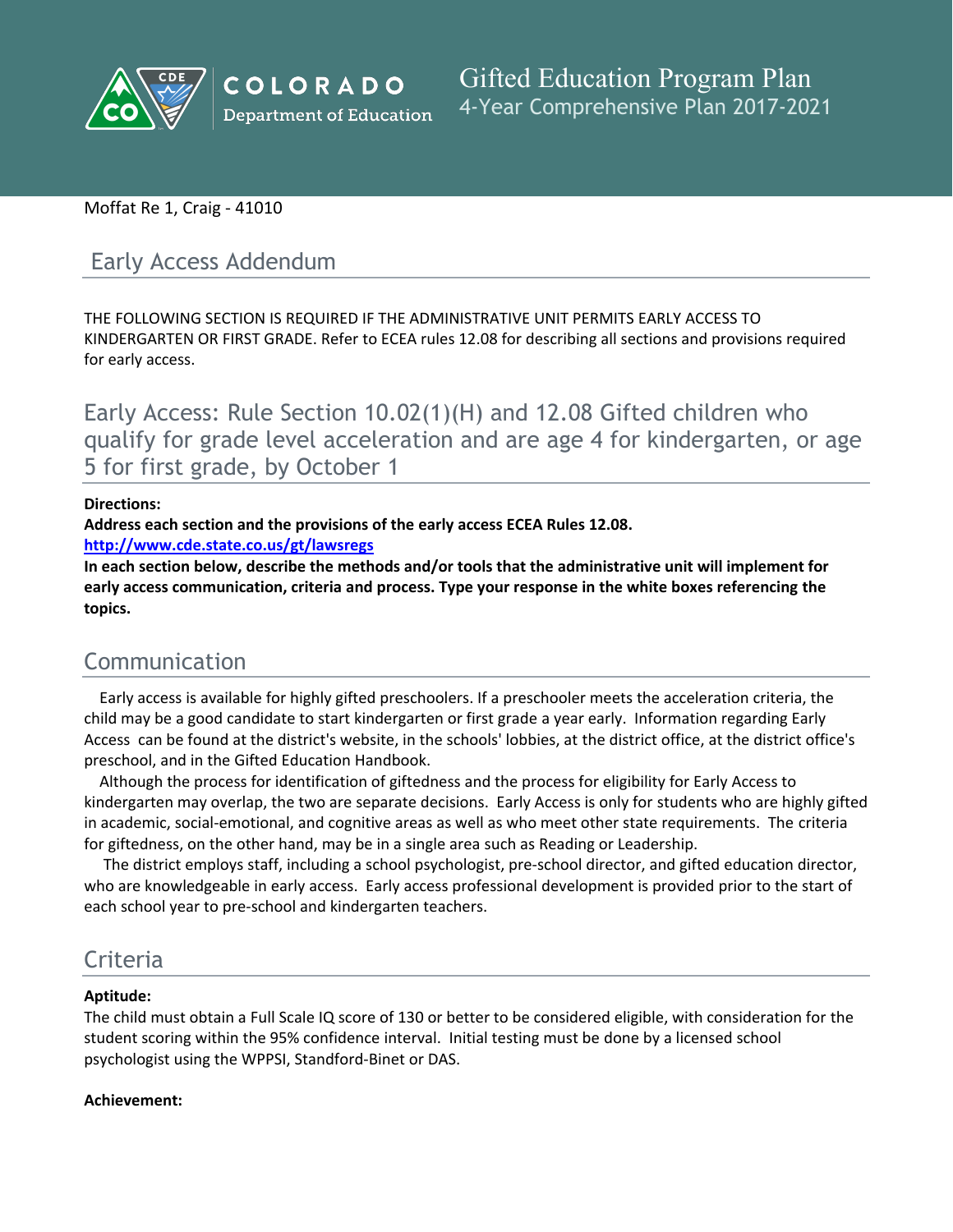

Academic achievement results on appropriate testing or equivalent must be at 97th percentile or better, i.e., one year ahead of the child's chronological age. T=The assessment tools used will depend upon the age of the child.

#### **Performance:**

The psychologist's summary shall include the results of the standardized testing and the child's attendance to task and other relevant behaviors throughout the test.

# **Readiness, social behavior and motivation:**

Preschool is required and preschool information will be considered in the assessment process unless a written statement is supplied detailing factors that prohibited preschool participation.

Social/emotional maturity, academic motivation and persistence must be demonstrated. If the student has special emotional needs, those needs will be taken into consideration to determine the best placement for the child. Strong desire by the child to enter kindergarten or 1st grade must be evident, without undue pressure from the parents. The following tools may be used to determine readiness, social behavior, and motivation:

- Kingore Observation Inventory for Parents completed by parent.
- Child Development Inventory
- Letter from preschool teacher recommending student.
- Preschool & Kindergarten Behavior Scales (PKBS-2) completed by Preschool teacher(s).
- Any supporting anecdotal information.
- Any available test data (public/private testing, etc.)

#### **Support system:**

Progress monitoring of students with early access will occur at least every 5 weeks during the first year and that progress is recorded in the ALP. Parents and staff will review the progress to determine if placement continues to be appropriate and to determine if additional supports are indicated.

# Process

#### **Timelines:**

A request for early entrance must be made in writing by April 1st of the preceding school year directly to the elementary school principal where the child would attend. All data must be collected from parents by May 1st: Parent Referral Form for Gifted Identification and the Scales for Identifying Gifted Students (SiGS) – Home Rating Scales.

Once these scales have been completed and returned to your child's school, the district committee referenced above will review the scales – along with SIGS scales completed by school staff - and make an initial determination as to whether or not the gifted education identification process should continue. You will be notified of the initial determination within two weeks of receipt of the completed scales.

If an initial determination is made to continue the process, additional data will be collected to determine eligibility. Parents will be notified of the decision of the committee by within 60 calendar days of the AU receiving the child's portfolio.

#### **Personnel:**

A district committee will meet to consider each early entrance candidate and will develop an assessment plan based on initial screening information and data gathered. This committee is comprised of a school principal, a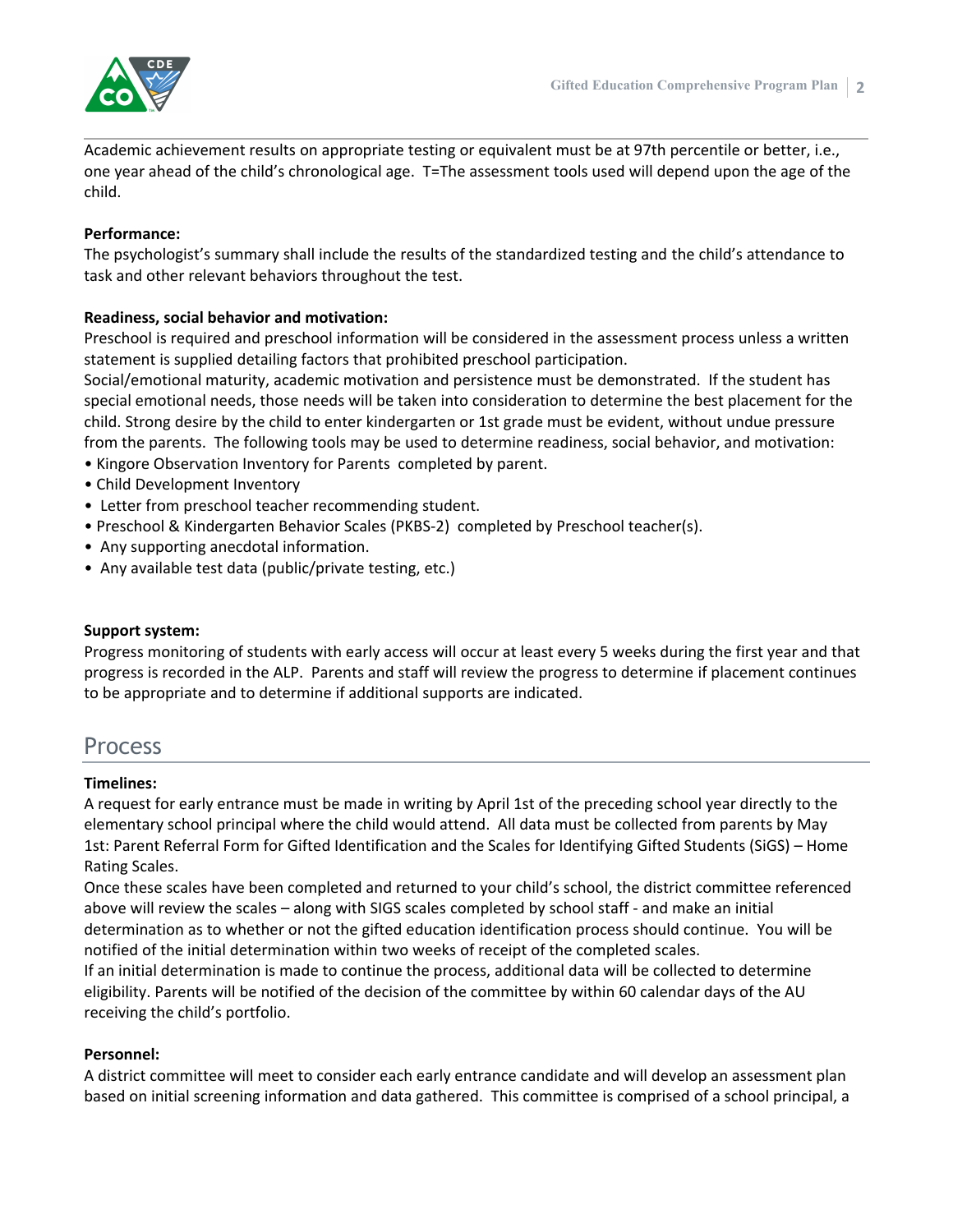

kindergarten and/or 1st grade teacher, a school psychologist, Gifted Education Coordinator, a representative from early childhood and other appropriate personnel.

### **Evaluation:**

Screening Process:

Per the Early Access Guidebook produced by the Colorado Department of Education, parents are responsible for collecting the information required for an early access portfolio application and for submitting the portfolio to the appropriate personnel: Parent Referral Form for Gifted Identification and the Scales for Identifying Gifted Students (SiGS) – Home Rating Scales.

Once these scales have been completed and returned to your child's school, the district committee referenced above will review the scales – along with SIGS scales completed by school staff - and make an initial determination as to whether or not the gifted education identification process should continue. You will be notified of the initial determination within two weeks of receipt of the completed scales. If the committee is unable to come to a consensus, the receiving principal will make the final decision. Determination Process:

If an initial determination is made to continue the process, cognitive testing must be done by a licensed school psychologist using the WPPSI, Standford-Binet or DAS. These are the only tests the district will accept. The cost of the test will be borne by the parent not to exceed \$400.00. The child must obtain a Full Scale IQ score of 130 or better to be considered eligible, with consideration for the student scoring within the 95% confidence interval. If the student qualifies for free and reduced lunch payment, options will be provided.

Additional data may be collected to determine eligibility and may include but not be limited to:

• Kingore Observation Inventory for Parents completed by parent.

- Child Development Inventory
- Letter from preschool teacher recommending student.
- Preschool & Kindergarten Behavior Scales (PKBS-2) completed by Preschool

teacher(s). (You will receive this when you turn in the portfolio.)

- Any supporting anecdotal information.
- Any available test data (public/private testing, etc.)

Parents will be notified of the decision of the committee by a letter within 60 calendar days of the AU receiving the child's portfolio. If the committee is unable to come to a consensus, the receiving principal will make the final decision.

If the child does not qualify for Early Access, the committee will

If the child qualifies and the parents accept the offer of Early Access, an initial ALP meeting will be held within 30 days of the beginning of the start of the school year but no later than September 30th. The development of the ALP will be the responsibility of the receiving school.

If the committee finds that the child is gifted but does not meet the criteria for early access, the committee will provide the child's school/pre-school with the child's assessment portfolio to better serve the child's area(s) of giftedness. If the child transfers to another Colorado district during the first year of Early Access, the receiving district will honor the placement.

The Determination Form can be accessed at the following link:

[https://docs.google.com/document/d/15-GxWrcd01DutW0\\_iKupPOi5B3UroOaiXf\\_bmLHyezU/edit?usp=sharing]()

Dear Parent(s)/Guardian(s):

Thank you for referring your child, The state of the state of the state of the state of the state of the state of the state of the state of the state of the state of the state of the state of the state of the state of the the data, the Determination Committee determined: